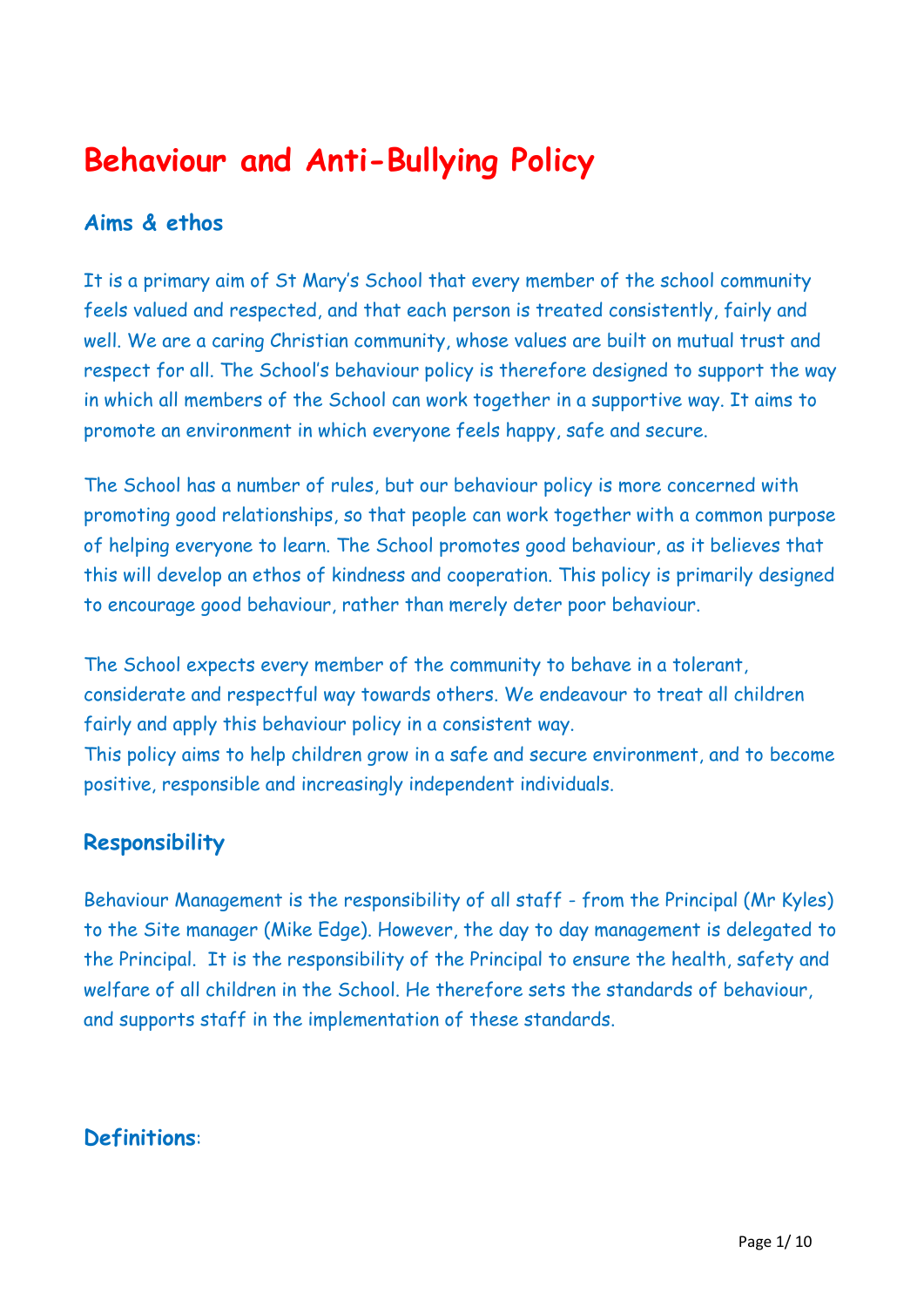#### *Misbehaviour:*

- Disruption in lessons, in between lessons and at break and lunchtimes
- non-completion of classwork or homework
- poor attitude

#### *Serious misbehaviour:*

- repeated breaches of the school rules
- any form of bullying
- vandalism
- theft
- fighting

*Bullying:* repetitive, intentional harming of one person or group by another person or group where the relationship involves an imbalance of power. It is therefore:

- deliberately hurtful
- repeated, often over a period of time
- difficult to defend against

The Principal and Lead teachers record serious incidents of misbehaviour, including bullying on the MIS (ScholarPack). This information may be used when giving fixed term exclusions for serious acts of misbehaviour. For repeated or very serious acts of anti-social behaviour, the Principal may permanently exclude a child. These actions are taken only after Chair of Governors' involvement.

## **The Role of Class Teachers/ Support Staff**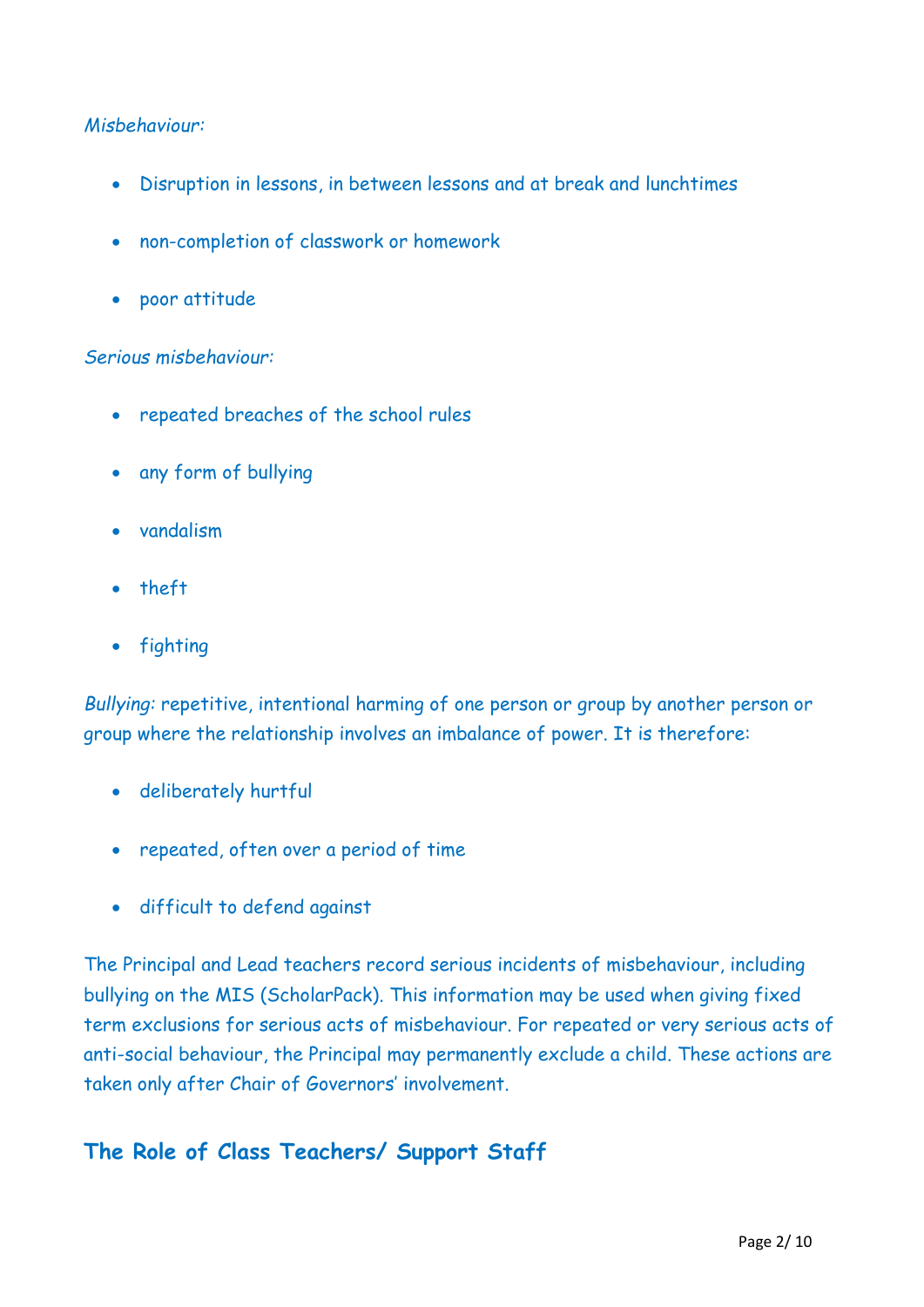It is the responsibility of class teachers to ensure that the School rules are enforced consistently in their classes, and that their classes behave in a responsible manner during lesson time. The class teachers in our School have high expectations of the children with regard to behaviour, and they strive to ensure that all children work to the best of their ability.

The class teacher is a role model for the children and endeavours to treat each child fairly and enforce the classroom code consistently. They also treat all children in their classes with respect and understanding.

The class teacher will ensure that parents are aware of repeated low level negative behaviour such as calling out or disrupting the class.

If a child misbehaves repeatedly in class, the Lead-teacher will keep a record of all such incidents. In the first instance, the teacher deals with incidents him/herself in the normal manner. However, if misbehaviour continues, the Lead- teacher may seek help and advice from the Principal. A record will be made on ScholarPack.

#### **The Role of Parents and Carers**

Parents and Carers agree to a Home School Agreement when enrolling their child at the School (copy on website [www.stmarysprimarydilwyn.co.uk\)](http://www.stmarysprimarydilwyn.co.uk/). Parents are expected to adhere to the Home School Agreement and support the actions of the School but are also able to address any queries regarding sanctions, firstly to the Lead-teacher and then to the Principal if required. The School actively collaborates with parents and carers, so that children receive consistent messages about how to behave at home and at school. We expect parents and carers to support their child's learning by cooperating with the School.

#### **The role of Governors**

The governing board is responsible for monitoring this behaviour policy's effectiveness and holding the Principal to account for its implementation.

#### **Class Rules**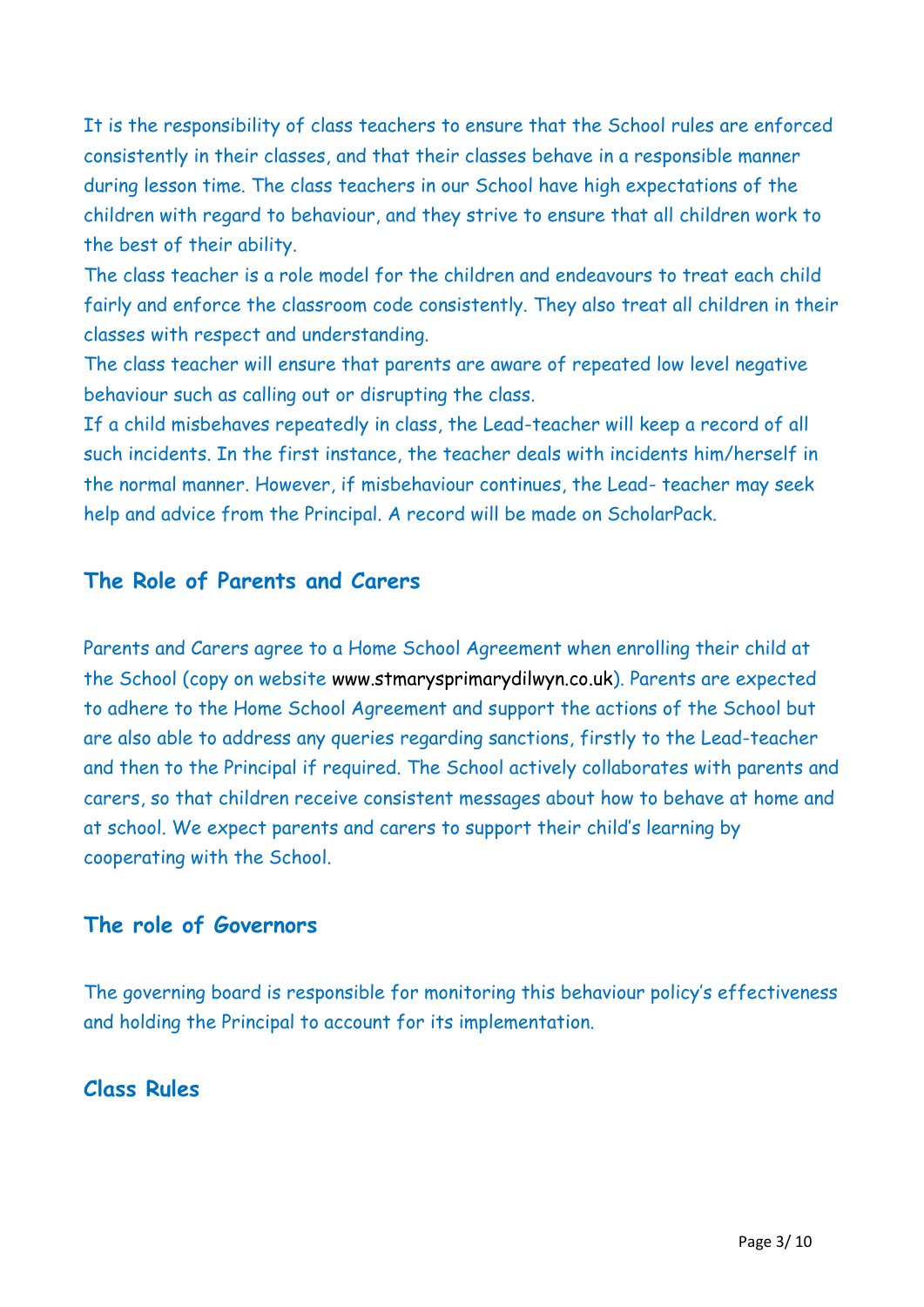Lead-teachers discuss these at the beginning of the academic year. They are intended to be guidelines for the sort of behaviour the children and adults would like to see in their classroom. They focus on the positive rather than the negative. These rules may be displayed in a prominent place in the classroom.

## **Promoting Positive Behaviour**

We praise and reward children for good behaviour in a variety of ways:

- Teachers congratulate children.
- Teachers give children house points for good work and helpfulness. 10 house points per term pupils receive a Bronze badge 20 house points per term pupils receive a Silver badge 30 house points per term pupils receive a Gold badge. The pupil in each class that receives the most house points per term receives a certificate. At the end of the year the child with the most house points is presented the Countess of Darnley Cup.
- Pupils may be sent to another member of staff to reinforce the praise.
- The Principal actively encourages staff members to send children to him for good work, positive attitudes to learning, and outstanding achievement.
- In assemblies, positive behaviour and achievement is celebrated. Stories almost always have a Christian moral.

## **Expectations and Sanctions**

We expect children to listen carefully to instructions in lessons. If they do not do so, we ask them either to move to a place nearer the teacher, or to sit on their own. Sanctions will, of course, be age related.

We expect children to try their best in all activities. If they do not do so, we may ask them to redo a task, or complete it during playtime.

• If behaviour is inappropriate, then a verbal warning is given to the child and the class teacher should explain to the child what he/she is doing that is not acceptable.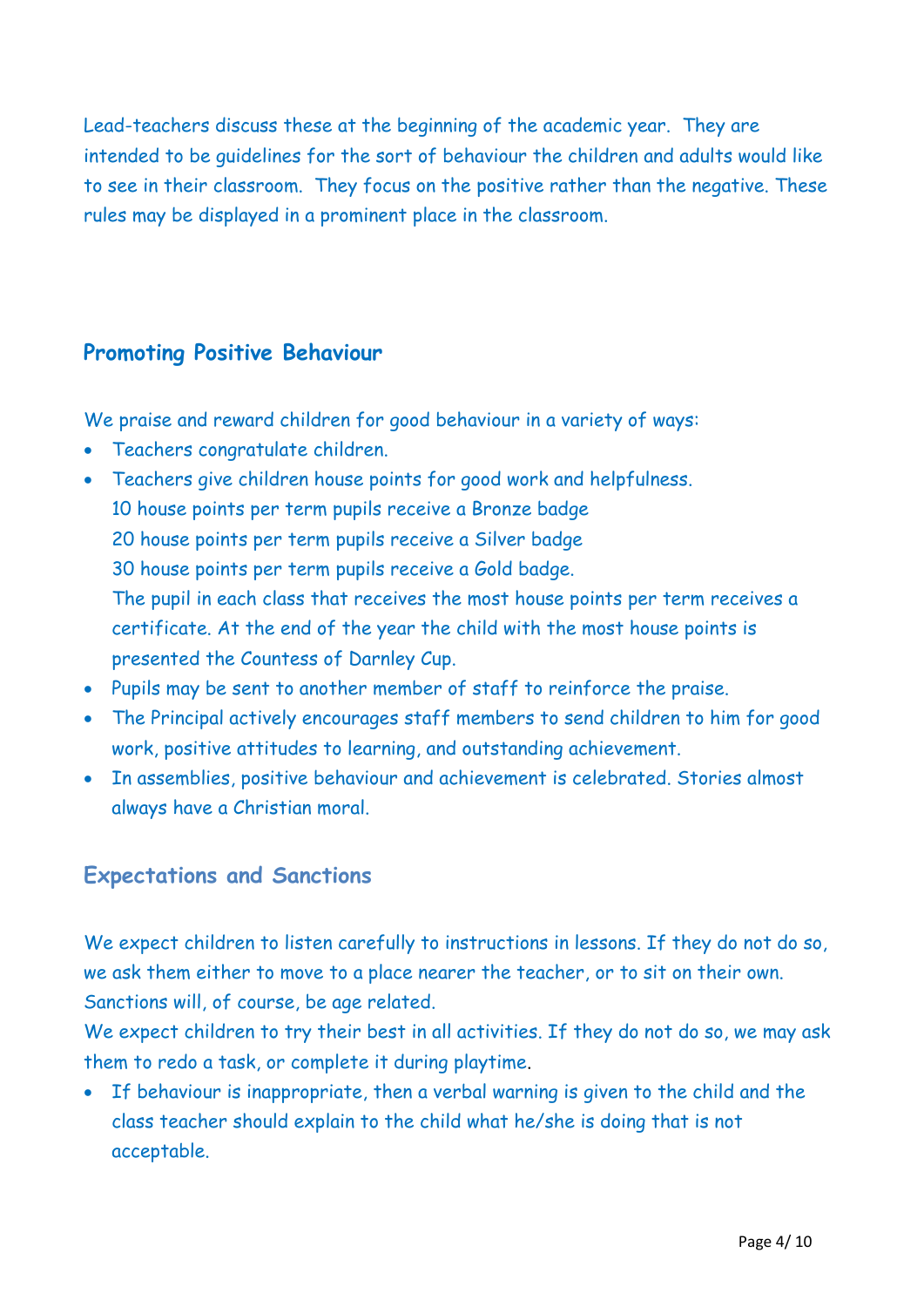- If a child is disruptive in class, the teacher reprimands him or her. If a child misbehaves repeatedly, the child will be isolated from the rest of the class until s/he calms down and is able to work sensibly again with others.
- The safety of the children is paramount in all situations. If a child's behaviour endangers the safety of others, the class/ Lead- teacher will stop the activity and prevent the child from taking part for the rest of that lesson. The teacher may at this point seek further support from the Principal.
- If a child repeatedly acts in a way that disrupts or upsets others, the teacher will seek further support from Principal. At this point the School will contact the child's parents or carers and seeks an appointment in order to discuss the situation, with a view to improving behaviour.
- The School does not tolerate **bullying** of any kind. If we discover that an act of bullying or intimidation has taken place, we act immediately to stop any further occurrences of such behaviour. While it is difficult to eradicate all bullying, we do everything in our power to ensure that all children attend school free from fear.
- Any incident of intolerance according to individual characteristics (such as race or disability) will not be tolerated in any form.

If a child is sent out of the class on several occasions a parent/carer may be informed. The teacher might also decide to make the child stay in at playtime or give them lunch time detention as punishment.

If a child continues to misbehave s/he will be placed on internal report This may result in an internal exclusion being organised. A meeting will also take place with the parent/carer to explain this decision. All information will be logged on ScholarPack.

# **Detentions**

- The pupil must be told immediately, and explanation given by class teacher
- If a child has not finished work / homework or low-level behaviour issues they should / could stay in with the class teacher at morning or lunchtime break.
- Teachers must check the ScholarPack system. If there are more than 3 detentions in 2 weeks parents must be notified and a meeting arranged.
- Detentions given for poor behaviour will be logged on the Scholarpack (MIS) incidents page.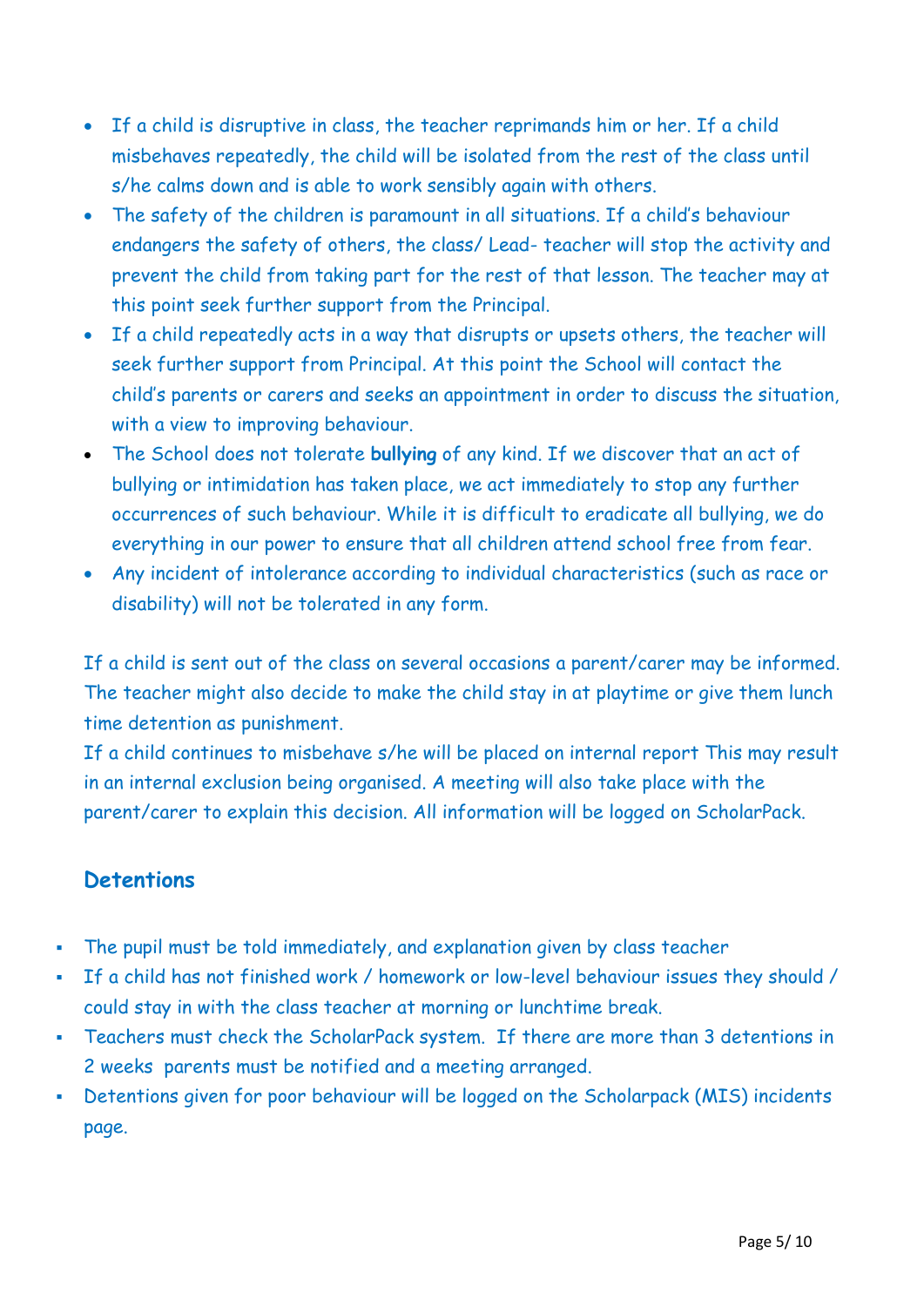## **Seclusion**

Sometimes children may benefit from a period of seclusion, so they can reflect on inappropriate behaviour away from others. This is organised by the Lead-teacher and the Principal.

## **Playground Expectations**

- Children are reminded about how to use each playground area. Adults tell children verbally if their behaviour is inappropriate.
- If the child receives more than one warning, then they are asked to shadow the member of staff on break time or lunchtime duty.
- If inappropriate behaviour continues the child will be sent into school to the Leadteacher or Principal.
- Any more serious incidents, such as aggressive behaviour both physical or verbal, are dealt with by the Lead-teachers or Principal.
- Positive behaviour is rewarded with praise and house points.
- Staff will be made aware if any individual child is currently upset or having particular difficulties with their behaviour.
- Mike Edge (in charge of lunch time supervision) reports any incidents to the Principal who is on duty during the lunch break.

#### **Physical restraint**

In some circumstances, staff may use reasonable force to restrain a pupil to prevent them:

- Causing disorder
- Hurting themselves or others
- Damaging property

Physical restraint must:

• Always be used as a last resort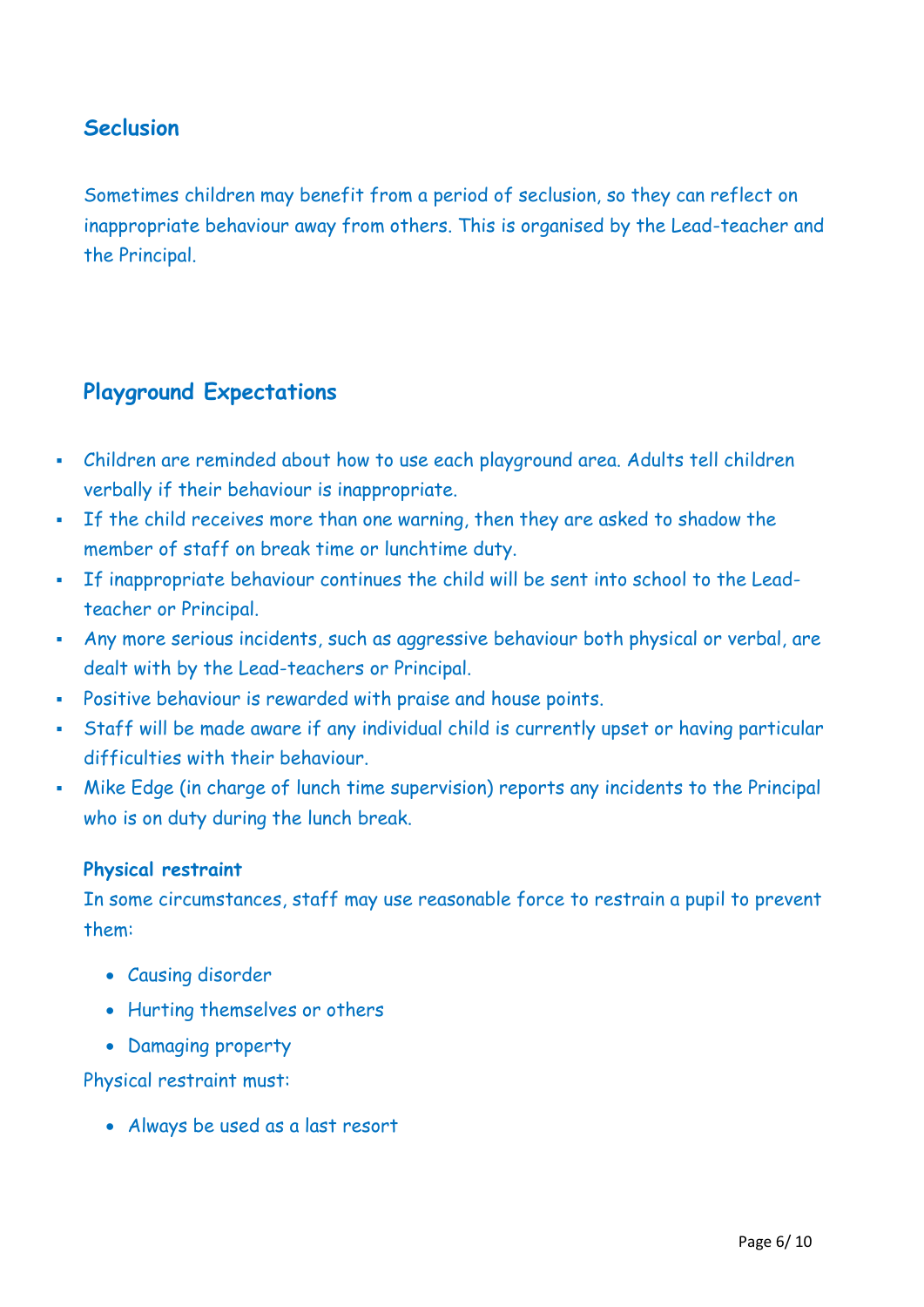- Be applied using the minimum amount of force and for the minimum amount of time possible
- Be used in a way that maintains the safety and dignity of all concerned
- Never be used as a form of punishment
- Be recorded and reported to parents.

## **Behaviour Monitoring**

The following systems are in place to monitor behaviour:

- Each pupil has an individual behaviour log. A record of parental contact should be included within the log. This log is on the MIS which Lead-teachers can access.
- Children who are involved in incidents will have the incident recorded in the log detailing the incident, the child's response and action taken.
- The Principal must be informed if a letter is sent home or a meeting with a parent is called. Any phone calls must also be logged.
- Serious incidents are recorded on ScholarPack to produce a profile.
- The MIS 'detention by teachers' and 'incident reports' are used to monitor pupil behaviour.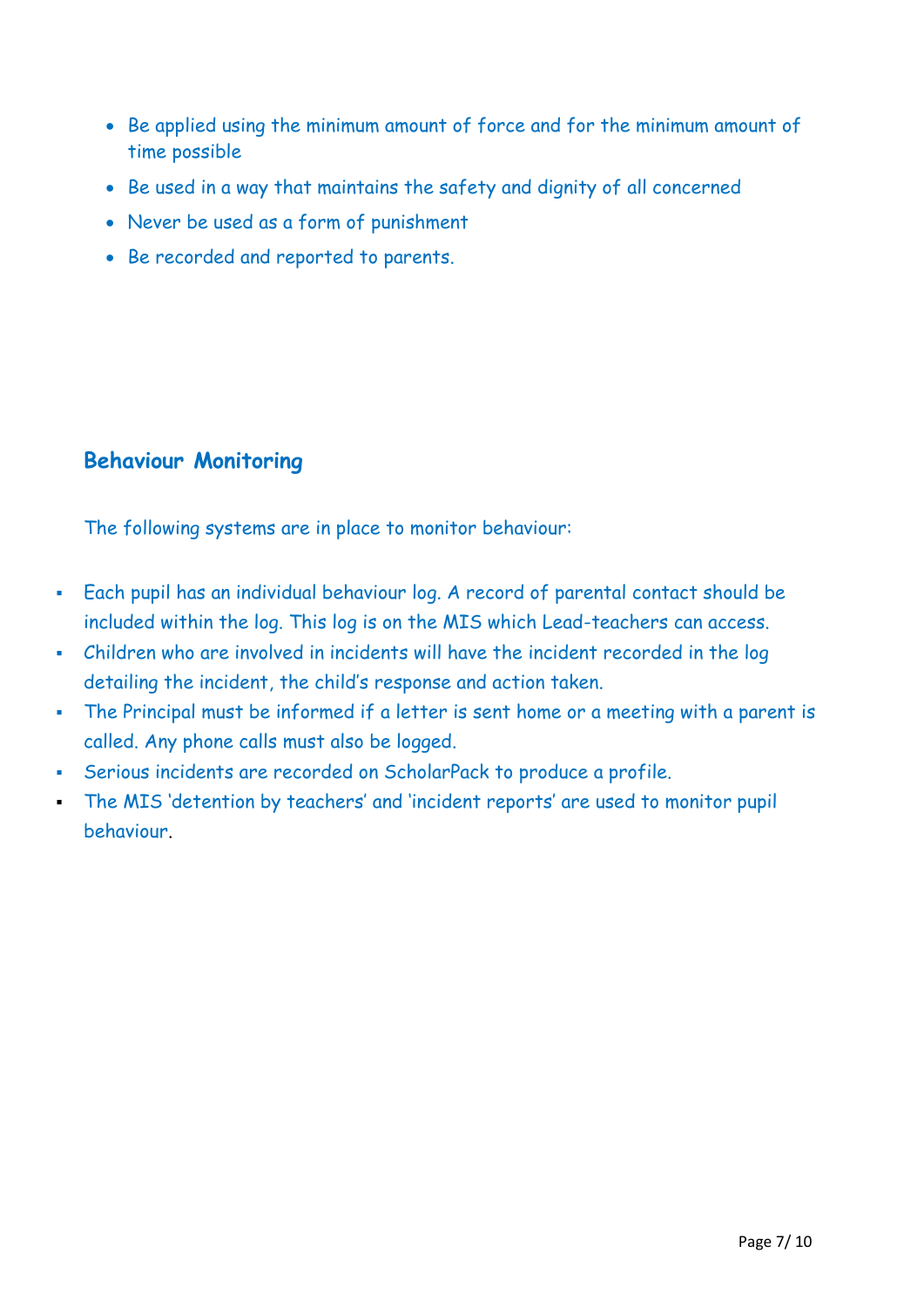| ScholarPack MIS          | $\times$                                                                             |                            |                          |                         |                   |                         |                                                         |                         |                                                 |  |
|--------------------------|--------------------------------------------------------------------------------------|----------------------------|--------------------------|-------------------------|-------------------|-------------------------|---------------------------------------------------------|-------------------------|-------------------------------------------------|--|
| C<br>$\leftarrow$        | https://scholarpack6.co.uk/stmarysdilwyn/main/index_html/#box-config-modal-reporting |                            |                          |                         |                   |                         |                                                         |                         | $\mathbb{Q} \left\  \mathbb{Q} \right\  \equiv$ |  |
| Ѧ                        |                                                                                      |                            |                          | €                       |                   |                         | <b>In</b> Documentation                                 |                         | Ask a Question ER St Nary's Caf E.              |  |
| Home                     | My Subjects<br>Workspace<br>Register<br>Admin<br>Reporting                           |                            |                          |                         |                   |                         | Search name, phone, form, DOB, postcode<br>$\mathbf{v}$ |                         |                                                 |  |
| <b>Favourites</b>        | <b>All Reports</b><br><b>Students</b>                                                | Staff<br><b>Attendance</b> | <b>Support</b>           | Conduct Custom          |                   |                         |                                                         | <b>Bearch</b>           |                                                 |  |
|                          |                                                                                      |                            |                          |                         |                   |                         |                                                         |                         |                                                 |  |
| $\bullet$                | Ţ                                                                                    | X)                         | X                        | ĸ<br>λ                  | ۰                 |                         | Ł                                                       |                         |                                                 |  |
| <b>All Conduct</b>       | <b>Complex incidents</b>                                                             | Detentions By              | Detentions By            | <b>Effort And</b>       | <b>Exclusions</b> | <b>Extended Effort</b>  | <b>Homework Alerts</b>                                  | <b>Housepoints</b>      |                                                 |  |
| Referral                 | Report                                                                               | <b>Student</b>             | Teacher                  | <b>Atlainment</b>       |                   | and Atlainment          |                                                         |                         |                                                 |  |
| Ø                        | វ3                                                                                   | Α                          |                          | 쳾                       |                   | á                       | Ă                                                       |                         |                                                 |  |
| Incidents                | <b>Ments</b>                                                                         | <b>Minuses</b>             | <b>Positive Referral</b> | <b>Progress Reports</b> | Referral          | <b>Special Tracking</b> | <b>Special Tracking</b><br>Individual                   | <b>Special Tracking</b> |                                                 |  |
|                          |                                                                                      |                            |                          |                         |                   | Graphical               |                                                         | Multiple                |                                                 |  |
| $\circledcirc$           | $\circledcirc$                                                                       | ⊞                          |                          |                         |                   |                         |                                                         |                         |                                                 |  |
| <b>Standards Monitor</b> | <b>Standards Monitor</b>                                                             | <b>Subject Grades</b>      | <b>Tracked Students</b>  |                         |                   |                         |                                                         |                         |                                                 |  |
|                          | Count                                                                                |                            |                          |                         |                   |                         |                                                         |                         |                                                 |  |
|                          |                                                                                      |                            |                          |                         |                   |                         |                                                         |                         |                                                 |  |
|                          |                                                                                      |                            |                          |                         |                   |                         |                                                         |                         |                                                 |  |
|                          |                                                                                      |                            |                          |                         |                   |                         |                                                         |                         |                                                 |  |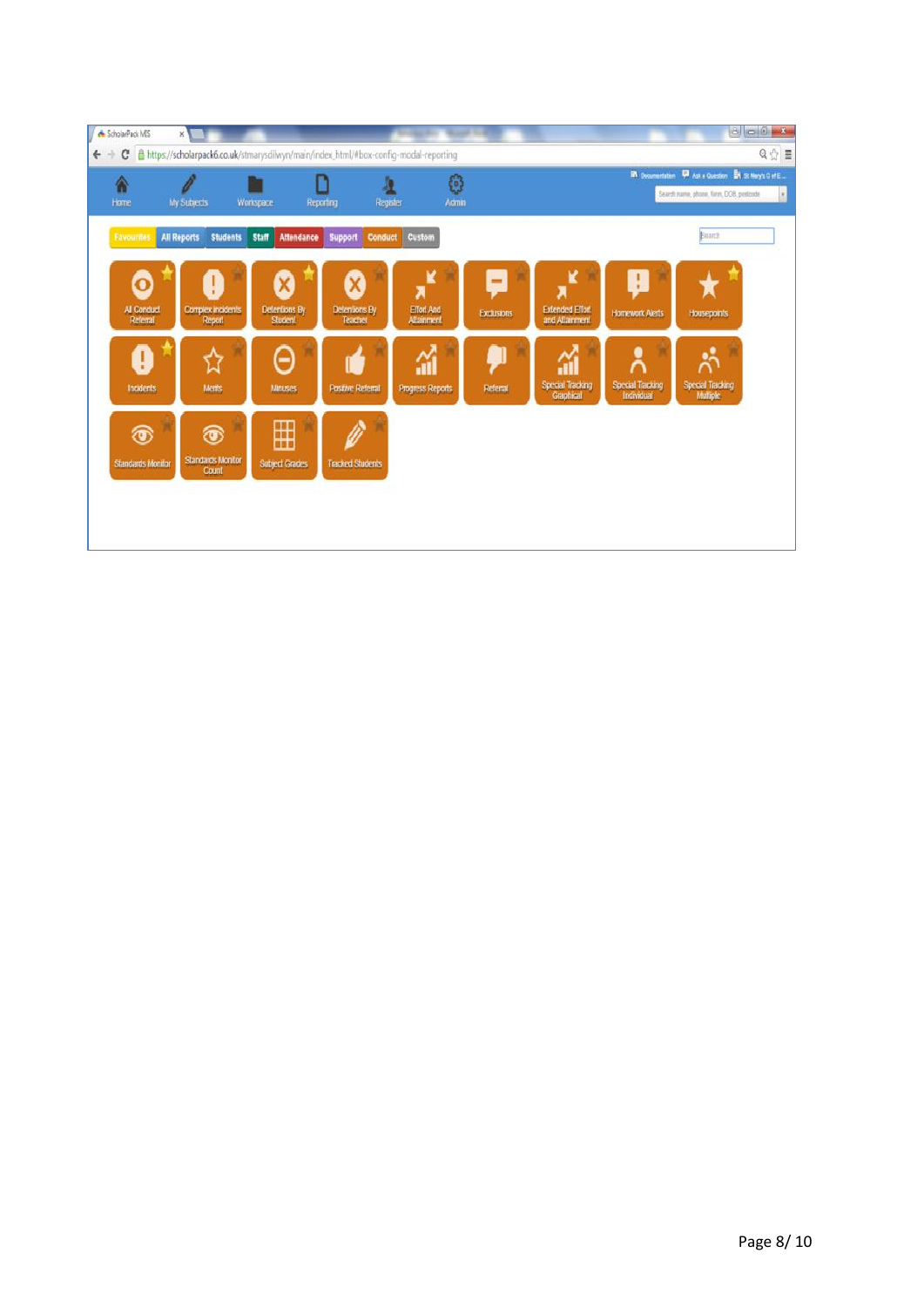# **Exclusions**

We do not wish to exclude any child from school, but sometimes this may be necessary. Therefore, when all reasonable strategies have been attempted and have failed (including internal sanctions and the application of any available support), exclusion is the next option for the school. **(See Exclusion policy for more detail).**

Exclusions will occur if:

- Children persistently violate school rules and are not being co-operative
- Repeated bullying
- Children seriously assault children or staff
- Exclusions from lunchtimes will also be considered if children are repeatedly violating the Behaviour Policy during this time.

## **Types of Bullying**

- **EMOTIONAL BULLYING:** Excluding, tormenting, hiding belongings, being unfriendly, using threatening behaviour, giving someone the 'silent treatment', pulling faces, ignoring, spreading nasty stories about someone, making someone the subject of malicious rumours, deliberate damage or taking of someone else's property without permission, for example sweets, pens, pencils or money.
- **VERBAL BULLYING:** Name calling, teasing, insulting, using nicknames, spreading rumours, mockery, sarcasm, offensive remarks, taunting or threatening; picking on someone who is different, perhaps overweight, small, tall, of a different religion, or doesn't wear trendy clothes, or is not allowed to do things after school.
- **PHYSICAL BULLYING:** Pushing, kicking, hitting, punching, pinching, tripping, spitting, or some other form of physical violence.
- **EXTORTION BULLYING:** Demanding money or goods with threats.
- **RACIST BULLYING:** Verbal abuse by name calling, racial taunts, racist jokes and offensive mimicry, racist gestures, physical threats and attitudes.
- **SEXUAL BULLYING:** Abusive name calling of a sexual nature, looks and comments about appearance or attractiveness.
- **HOMOPHOBIC BULLYING:** Fear, victimization or disruption as a result of sexual orientation; homophobic language should be totally unacceptable.
- **BULLYING OF CHILDREN WITH SEN AND/OR DISABILITIES:** Children with SEN and disabilities can experience bullying both directly and indirectly about their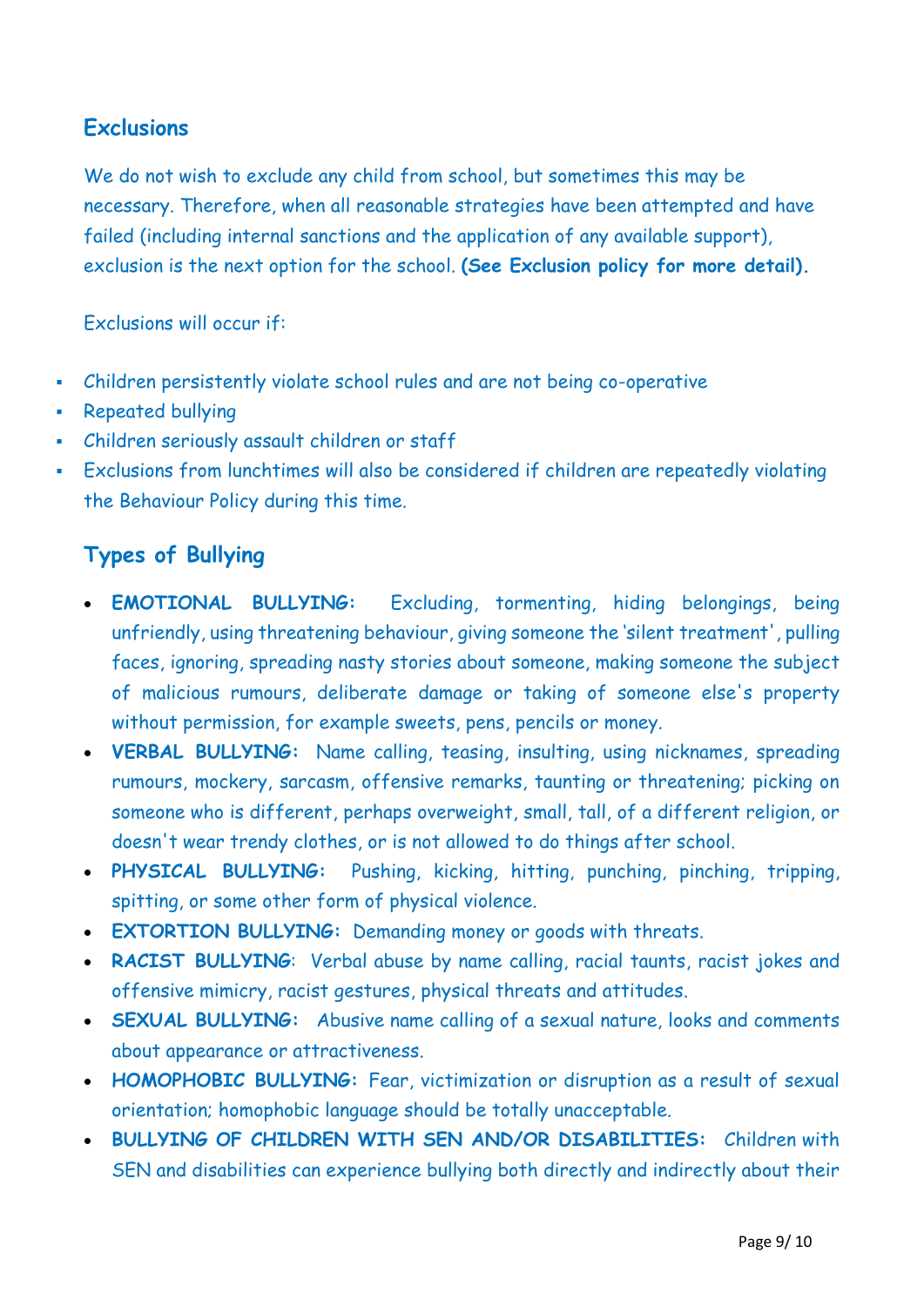specific difficulties or disability.

• **CYBERBULLYING:** All areas of internet, email and chat room misuse, mobile threats via text messaging and calls, misuse of associated technology e.g. camera and video facilities including those on mobile phones.

#### **Creating an anti-bullying environment**

- The whole school community will:
- Create and support an inclusive environment which promotes a culture of mutual respect, consideration, and care for others, which will be upheld by all.
- Recognise that bullying can be perpetrated or experienced by any member of the community, including adults and children (peer on peer abuse).
- Recognise the potential for children with SEN and disabilities to be disproportionally impacted by bullying and implement additional pastoral support as required.
- Openly discuss differences between people that could motivate bullying, such as: children with different family situations, such as looked after children or those with caring responsibilities, religion, ethnicity, disability, gender, or appearance related difference.
- Challenge practice and language (including 'banter') which does not uphold the school values of tolerance, non-discrimination, and respect towards others.
- Work with staff, the wider community and outside agencies if required to prevent and tackle concerns including all forms of prejudice-driven bullying.
- Celebrate success and achievements to promote and build a positive school ethos.

Pupils who have perpetrated bullying will be helped by:

- Discussing what happened, establishing the concern and the need to change.
- Informing parents/carers to help change the attitude and behaviour of the child.
- Providing appropriate education and support regarding their behaviour or actions.